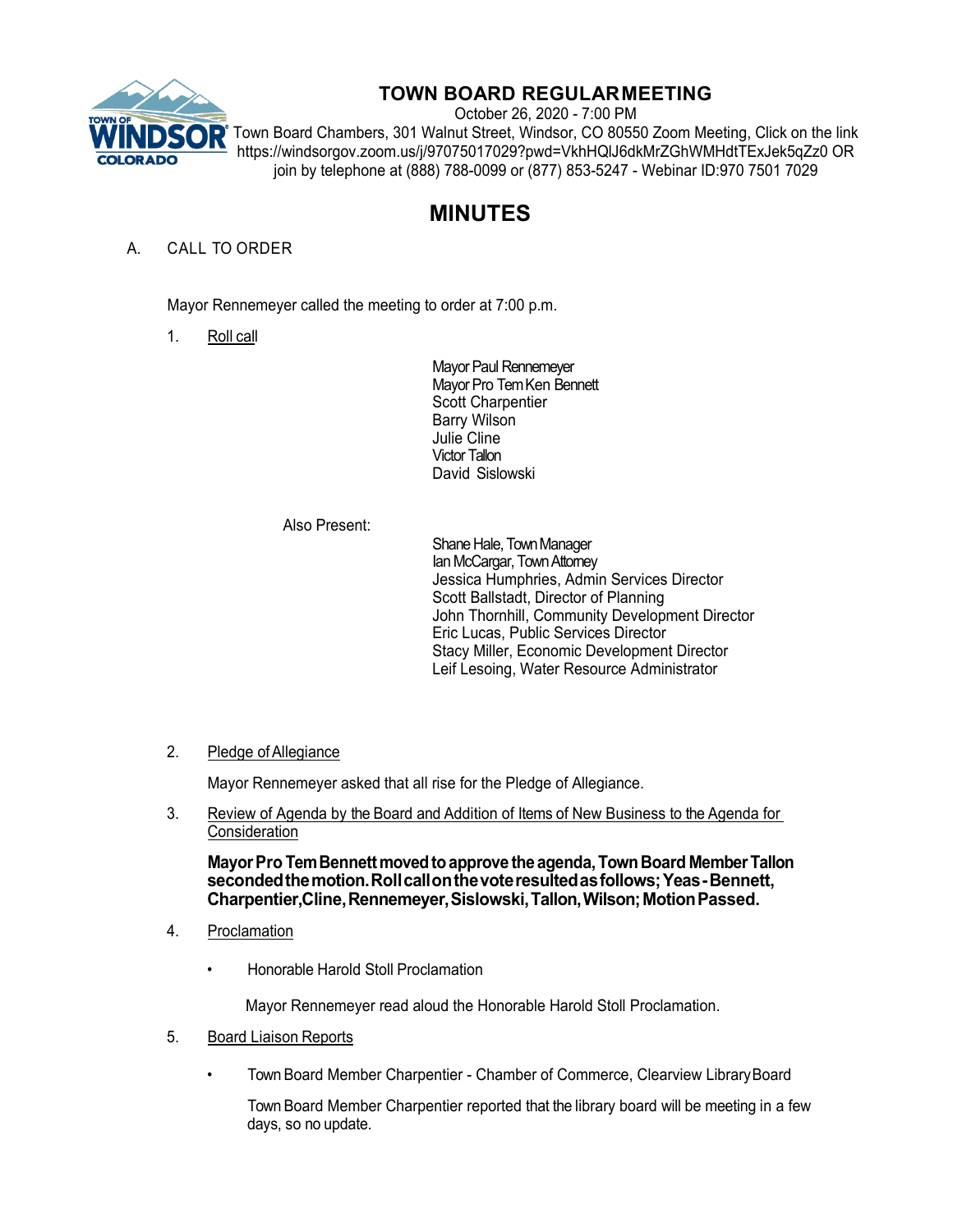Town Board Member Charpentier reported that the Chamber is continuing to have grand openings and ribbon cuttings. The next meeting will be next week.

• Town Board Member Wilson - Planning Commission, Larimer County Behavioral Health Policy Council

Town Board Member Wilson reported that neither group has met since the last meeting so there are no updates at this time.

• Mayor Pro Tem Bennett – Water and Sewer Board, 34, and I-25 Coalitions

Mayor Pro Tem Bennett reported that the Water and Sewer Board met a couple of weeks ago, and topics included an update on the MS4 program, as well as a unique sewer lift station at Village East.

• Town Board Member Cline – Tree Board, Poudre River Trail Corridor Authority, Historic Preservation Commission

Town Board Member Cline reported that the Tree Board will be meeting tomorrow and will have an update at the next meeting.

Town Board Member Cline reported that the Historic Preservation Commission met on October 14th and reviewed a letter that was put together to reach out to the local historical areas in Windsor to see if they would be interested in getting on the historic registry and list their homes. Also, the Commission reviewed the annual report for the Historic Preservation Commission.

Town Board Member Cline reported that the Poudre River Trail Corridor Authority meets every other week and at the last meeting, cited and trademarked a new name of the Poudre River Corridor Inc.; also, they are looking at other names to see if they want to trademark any others. The Authority is looking at a marketing program. Still looking for a Windsor representative to sit on the Authority.

• Town Board Member Tallon - Parks, Recreation and Culture Advisory Board, Great Western TrailAuthority

Town Board Member Tallon reported that there are no updates as the boards have not meet since the last meeting.

• Town Board Member Sislowski - Windsor Housing Authority, Windsor Severance Fire **District** 

Town Board Member Sislowski reported that there is no update on the Fire District.

Town Board Member Sislowski reported that the Housing Authority did have their monthly meeting on October 20th. There are two new Commissioners who were appointed and they were introduced. There was an election of officers with Frankie Cole taking over as Chair and Jake Martin as Vice-Chair. Diana Frick was appointed the Secretary and Lindsey Gilliam will be the Treasurer. Nancy Salazar who had been the chair of the Housing Authority, was attending her last meeting. Lindsey Gilliam also announced that she will not join the board again after the April, 2021 term. Sherri Millman will be retiring at the end of the year. There is a joint engagement for a new Windsor Housing study that was proposed and approved by the Housing Authority.

• Mayor Rennemeyer - Downtown Development Authority, North Front Range MPO

Mayor Rennemeyer reported that there has not been a North Front Range MPO meeting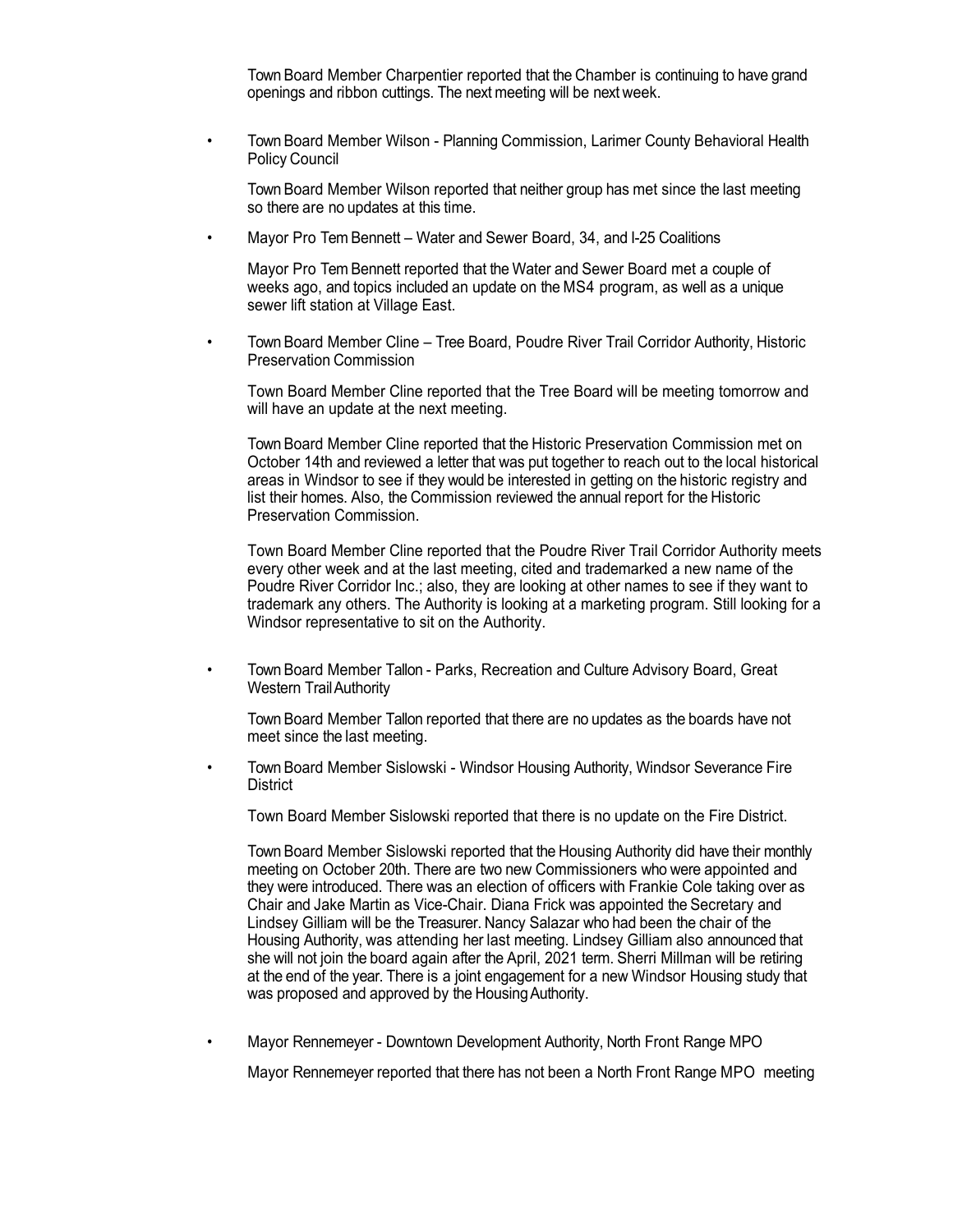since the last meeting.

Mayor Rennemeyer reported that the Downtown Development Authority met last Wednesday and heard a presentation from Michelle Vance from the Chamber regarding a brand-new event — a wine and chocolate walk on February 6th. The DDA board is partnering with the Chamber for that event. The DDA passed a resolution to support ballot measure 3A for the lodging tax as well as a presentation from Ditesco regarding the 400-alley block of the backlots project where the boardapproved \$170,000 to have Ditesco study the alleyway improvements. The DDA had an update on the 512 Ash demolition; it has been discovered that there are remnants of asbestos within ten to fifteen feet of the existing building which needs to be cleaned up.

#### 6. Public Invited to be Heard

Mayor Rennemeyer opened the meeting up for public comment, to which there was none.

#### B. BOARD ACTION

#### 1. Resolution 2020 - 79 - A Resolution approving the D&R Investments, LLC (Harris Constructors) Incentive Agreement

Economic Development staff met with representatives from Harris Constructors in September of 2020. Harris Constructors is a design build construction company focusing on commercial construction specializing in medical, office, restaurant and retail spaces. They operate by a code of ethics for their clients and value communication, custom building and focus on tailoring each project to the vision and budget of their clients.

They are currently leasing space in Greeley, but are looking to build or purchase an existing facility in Northern Colorado. In 2019, they purchased a lot of in Diamond Valley Business Park, but after receiving the Windsor fee estimate, they are now also considering purchasing a building or building a new building inGreeley.

Harris Constructors would like to start building their facility immediately. They have 9 current employees and plan on adding 3-5 more in the first two-three years after they are open. They also had plans to build a slightly larger footprint than they currently need with plans to attract another company to lease that space until they need it for themselves.

Below is a project review: Harris Constructors New Development Project

Total Initial Project Investment (land, building): \$2,000,000 Building Size: 10,000 sq. ft. (Plus, 5k mezzanine) Total building project cost: \$2,000,000

10-year net fiscal economic impact: \$186,144 (Includes personal property tax) Average employee Salary: \$70,000 Health Benefits: \$300/ month by company New Full-time jobs relocated:9 New Full-time jobs: 3-5

Per Ms. Miller, Harris Constructors is a local commercial builder in the region. They have found lot and purchased it at 975 Automation Drive. Tonight, staff is bringing forward the proposal and request from Harris Constructors. This project is a fifteen-thousand square foot flex building with a total project cost estimated to be around two-million dollars. The main use for the project is office and warehouse. They have asked for two different development fees to be waived, the Windsor Administration Fee and the Windsor Use Tax Fee. They are also asking for twofees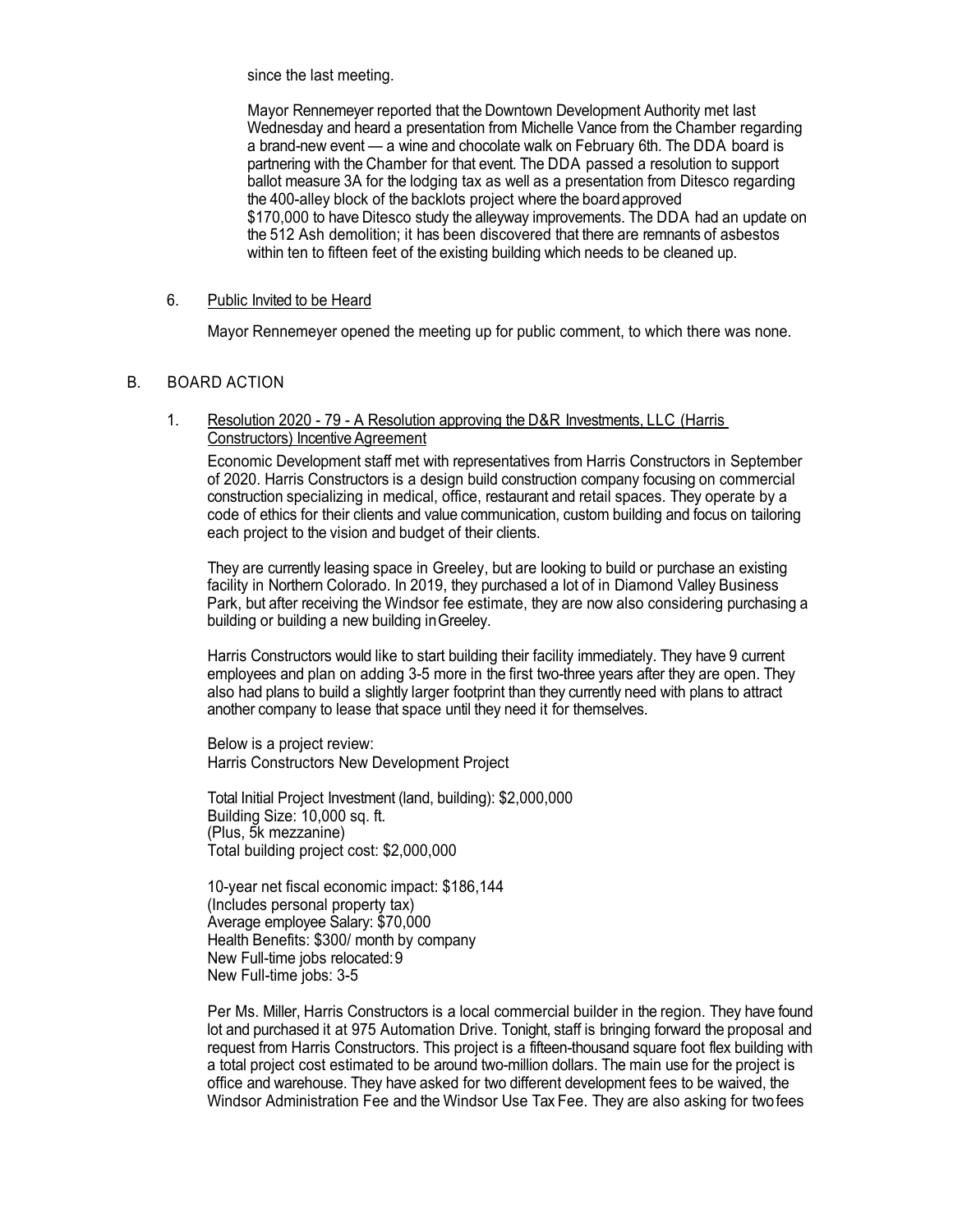to be reimbursed, the Water and Sewer Plant Investment Fee and the Windsor Drainage Fee which would not be reimbursed until sixty days after certificate of occupancy. The total amount of fees waivers and reimbursements would be \$43,242.60. The effect on the Economic Development Fund in 2021 would be \$17,825.60. Staff is requesting approval of resolution 2020-79.

**TownBoard MemberTallonmovedtoapprove Resolution No. 2020-79,Town Board MemberWilsonseconded themotion. Roll callonthe vote resultedas follows; Yeas-Bennett,Charpentier,Cline,Rennemeyer,Sislowski,Tallon,Wilson; MotionPassed.**

2. Resolution 2020-80 - A Resolution approving an agreement for the purchase and sale of real property between the Town of Windsor as Buyer and the Harold J. Stromberger and Deborah L. Stromberger Trusts as Sellers.

The Stromberger Farm is located at 9910 Highway 392 in Windsor, Colorado at the intersection of Highway 392 and Weld County Road 21. The farm is approximately 140 acres distributed between four parcels. Three of the parcels are south of Highway 392, with the fourth located at the NE corner of HWY 392 and Weld Country Road 21. The farm also includes: 5.3 shares of New Cache la Poudre Irrigating Company, 12 shares of Cache la Poudre Reservoir Company, and three decreed irrigationwells.

The Stromberger farm is currently for sale at an asking price of \$3.95 million. The acquisition of the farm will meet two objectives from the Town's Strategic Plan:

- Strategic Growth Establish community separators and preserve open space
- Sustainable Infrastructure Provide a safe and reliable water supply for the current and future community

#### Legal notes:

The Recitals identify the parties and the property being transferred to the Town. The property includes the land, buildings, identified water rights and irrigation wells identified in Exhibit A.

The purchase will not include oil and gas rights, growing crops or mobile tools/equipment/implements. The grain bins will be removed before closing. The portion of the large shop building that currently encroaches into the property to the east will be removed before closing.

The Town will tender earnest money of \$100,000 upon execution of the agreement, and "Additional Consideration" of \$1,000. Each of these deposits are applied to the purchase price at closing. The Additional Consideration is non-refundable if the transaction falls apart for any reason. This is basically an allowance for the Seller's legal expenses related to contract review.

The Sellers must provide us with a long list of documents and data routinely required of sellers, including documentation of water rights, oil & gas-related agreements, and any contracts affecting the land. These are often referred to as "off-record" documents that could have a material bearing on the transaction.

The Town will have due diligence rights for a period that runs through December 1. The Town will have this time to inspect the property, evaluate the water rights and well rights, conduct environmental studies on the property, survey the property, evaluate title to the property, and make any objections based on this groundwork. Each of these components allow the parties to either work around issues cooperatively, or walk away from the transaction. Termination under these due diligence rights entitles the Town to return of the earnest money. We will have until December 14 to resolve any inspection or title issues. This corresponds with the last regular Town Board meeting of the year, and allows TB this final opportunity to approve the transaction as it ultimatelyunfolds.

The agreement is clear that the Town takes the property "as is" without warranties, absent some agreement otherwise. This is attributable to our right to full due diligence, which presumably protects us from unknown problems. Our rights of inspection/due diligence are our protection in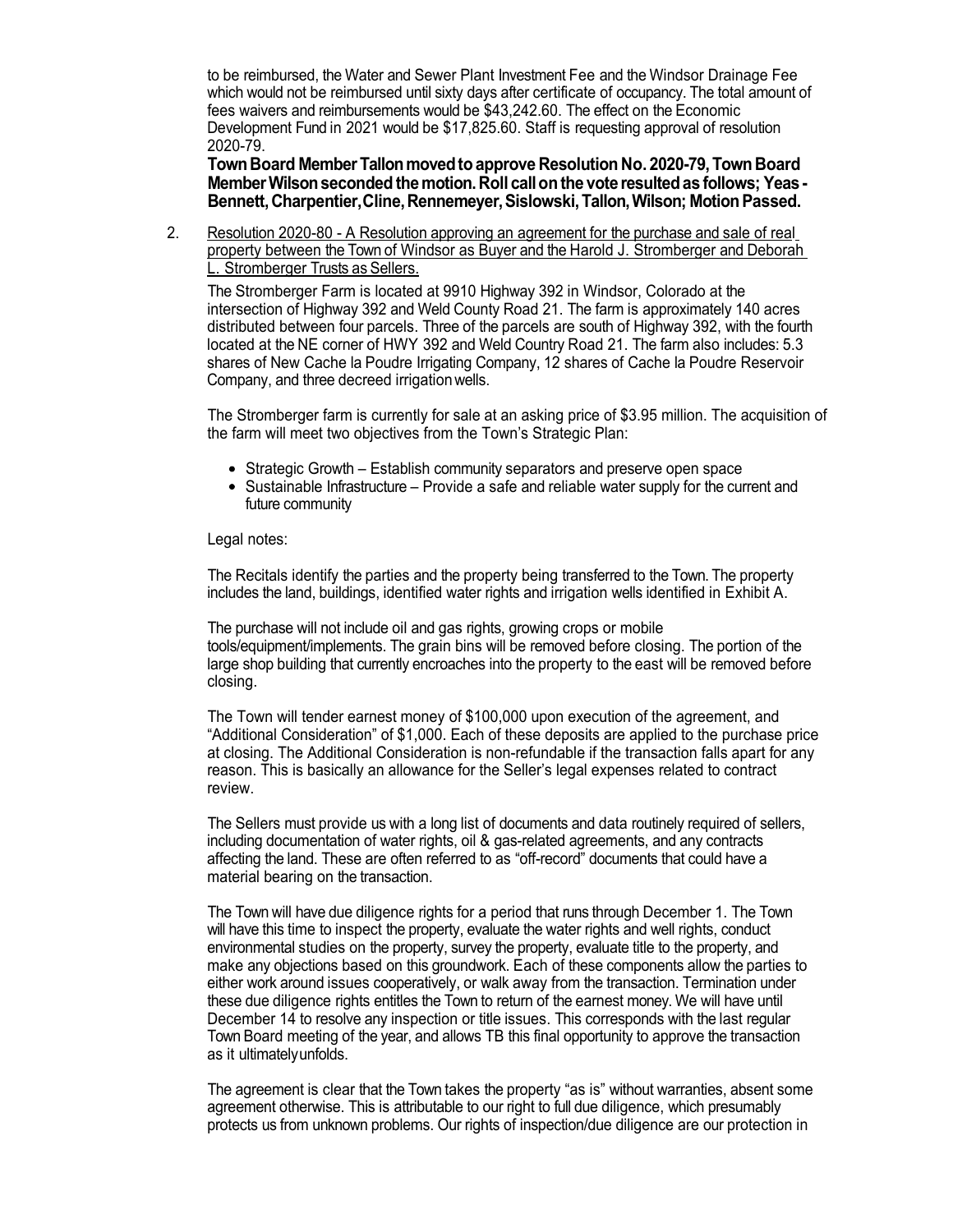this transaction. However, the agreement contains a number of environmental representations by the Sellers. This is important because we know the property has been used for oil and gas extraction and agricultural chemical application. We will be retaining an environmental firm to conduct in-depth study of the property to assure that we have reliable information on potential contamination.

Closing is dependent on two unique conditions under this agreement:

Escrow of \$20,000 to cover our costs in case the shop building encroachment has not been removed by closing. This escrow assures the Town will have the ability to address the encroachment with a reimbursement from theSellers.

· Negotiation of a 16-month post-closing farm lease of the property with a third party. We have been asked by the Sellers to work out the terms of the future farm lease before we close. We already have a draft farm lease in circulation.

Closing costs and the basic title insurance policy will be split equally at closing.

Per Mr. Thornhill, this is the Stromberger Farm water acquisition, a unique opportunity for the Town. This property is located on the East side of town and is four parcels which is approximately one-hundred- and forty-acres total. The farm does include 5.3 shares of The New Cache La Poudre Reservoir Company, as well as 12 shares of the Cache La Poudre Reservoir Company. The land also includes four wells, three of which are irrigation wells and the fourth well is a domestic well that is attached to the house. The asking price is \$3.95 million and staff is recommending approval of this resolution and transaction.

Mayor Rennemeyer asked what some of the items were that might come up during the due diligence. Mr. Thornhill responded that one of the main things is doing a share trace on the water rights to make sure those shares have always been used on the property and looking for anything that may make it difficult to change the water in court at a later date. Also looking for environmental reasons that may need to be cleaned up. Mayor Rennemeyer asked if the resolution is approved tonight and the due diligence comes back okay, does staff know what yearly maintenance might be on the property which would need to be added to the budget. Mr. Thornhill responded that typically what has been done in the past is whoever the tenant is on the lease will be responsible for the maintenance, there wouldn't be a lot of cost to the town if going that route. Mr. Hale stated that in the short-term, that route is the recommendation of staff. Mayor Rennemeyer asked if staff had any idea of what kind of yield the crop might bring back to the Town as far as income.Mr. McCargar stated that the Town would lease the property back to a related entity to the sellers for the first sixteen months after the Town takes title and it will be a wash. The farmer will maintain the property, will operate the farm as it has been, then the Town will have to decide to renew that lease or a similar one.

Town Board Member Wilson stated that he was happy to see the environmental study given the oil and gas event that happened in 2017. Town Board Member Wilson stated that he is very supportive of this deal and there are so many positives for the Town. Town Board Member Wilson asked if staff knew of the status of the Extraction lease that is on the property. Mr. McCargar stated that once we sign a contract, it triggers and obligation by the sellers to give the Town documents and is expecting to get information about that surface use agreement for the property as well as the lease terms for the minerals even though the Town is buying it. Mayor Rennemeyer stated that none of the land, that is being discussed, come, with mineral rights. Mr. McCargar stated that the Town is not buying oil and gas rights, but is buying sand and gravel rights.

Town Board Member Charpentier stated that he is in support of this and asked if something comes back on the environmental report, will it be accepted or will we make the sellers clean it up? Mr. Hale stated that the environmental study lets the Town know that either there is nothing to be concerned about or that the property needs to go to phase two and look deeper. Mr. McCargar responded that he believes that phase one will reveal that stuff has been going on because of the oil on the property and believes that there will be a need for a phase two. Town Board Member Charpentier asked that since we do not have the mineral rights on the property,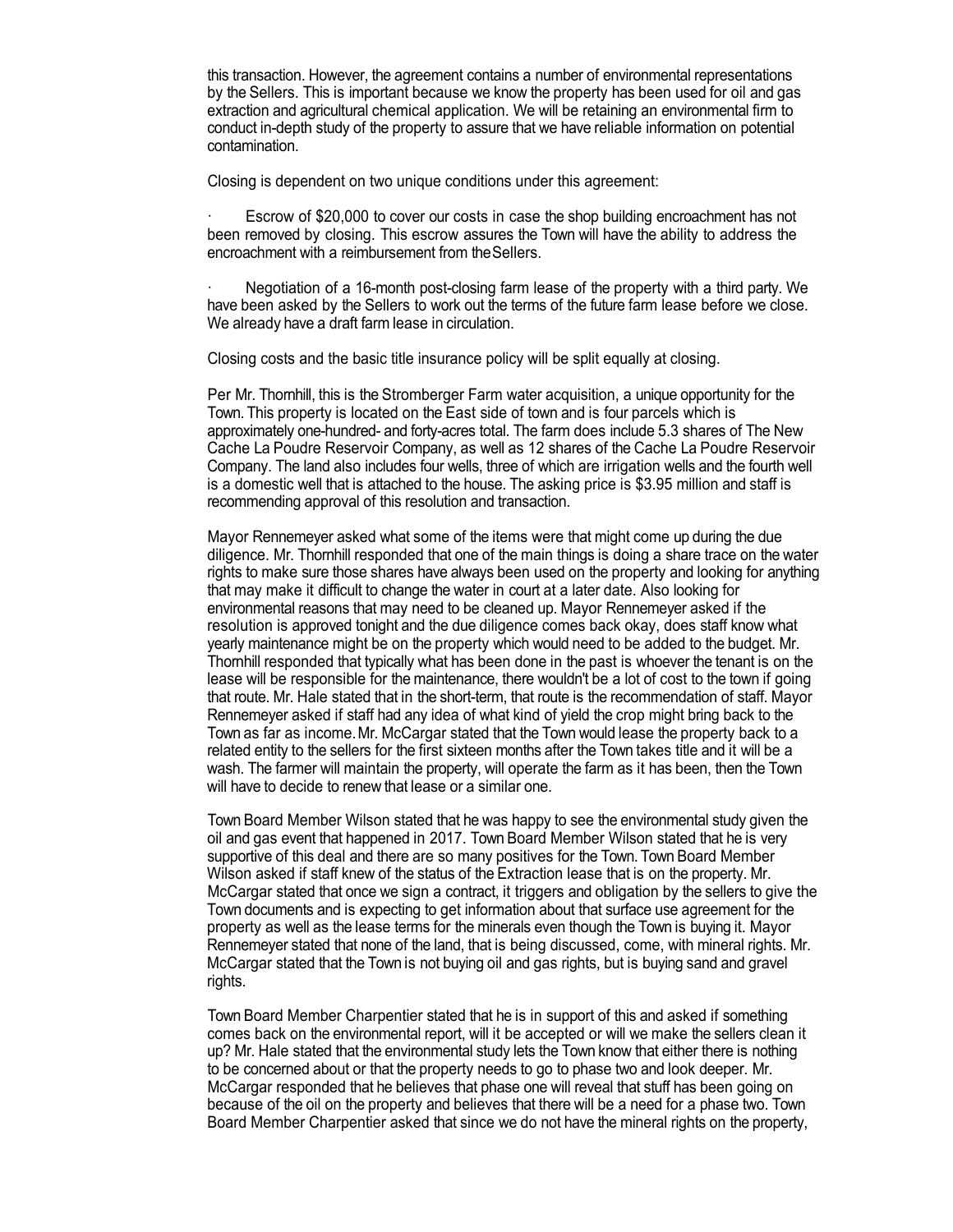if it means that they can come back and put oil wells on the property at any time they want? Mr. McCargar stated that because they have surface use on the property under an existing surface use agreement, that is where it is going to be. The Oil and Gas Conservation Commission will not permit another drilling site on that property and the one that is there is it.

Mayor Rennemeyer asked where in the process do we get an appraisal on the property. Mr. Thornhill stated that the Town did not have it formally appraised but did place calls around to different entities that are buying farm and water purchases and got those values and are very comparable prices. Mr. Hale responded that in addition to those phone calls, Water Resources back end valued the water and tried to determine a price for that and then staff also looked at a price per acre estimate. Mayor Rennemeyer stated that this is staff's recommendation or best educated decision that the Town will be paying a fair price, if this is approved. Mr. Hale responded yes that based on staff analysis, this is a fair price.

Town Board Member Sislowski stated that in the contract, there are statements about three wells, but when Mr. Thornhill was talking about the property, he mentioned a fourth well and wanted clarification if the fourth well needed to be added to the description of the property. Mr. Thornhill responded that the fourth well is just a domestic well that is attached to the residence so it will come with the property. Staff did not identify it in the description because it really wasn't used in the calculation of the value of the land. Town Board Member Sislowski asked if it is a permitted well. Mr. Thornhill responded that it is permitted and stated that it was added to the disclosure documents.

Mayor Rennemeyer stated the public needs to know where the funds are coming from to pay for the purchase. Mr. Hale responded that what really flagged this purchase for the town is the water and specifically addressing the Town's non-potable water needs, so the plan is for the water enterprise to purchase this land, then through the Parks master planning, we will help determine how else to use the property. It may become future open space, a future park, a future partnership with the high school and the FFA. If it becomes part park, then the parks piece will reimburse the Water Fund for the purchase of that land. If it becomes open space, it may be Capital Improvement Fund reimbursement to the Water Fund.

One way or another, there will be reimbursement to the Water Fund but how it happens over the next twelve to twenty-four months will be a broader community discussion and looking at Town Board priorities.

Town Board Member Charpentier stated that the domestic well doesn't cover a lot, but asked if the irrigation wells were transferrable to another property if they will not be used. Mr. Thornhill responded that they will be used and they provide the majority of the water for the property now.

Mayor Rennemeyer asked if the road that comes down between the two properties, is a County road or a road that the Town will need to maintain. Mr. Thornhill stated that the Town already owns the easement on the road on the West side and will have to do some maintenance on that, and if there is a lease on that property, they will have to maintain it. Mayor Rennemeyer asked what the right of way acquisition would cost the Town to obtain without this purchase. Mr. Thornhill responded that he would estimate that it would cost the Town around one-million dollars.

Town Board Member Tallon stated that he believes that this will be a great acquisition for the Town.

#### **Town Board Member Tallonmovedtoapprove Resolution no. 2020-80, MayorPro Tem Bennett seconded the motion. Roll callon the vote resultedas follows; Yeas - Bennett, Charpentier,Cline,Rennemeyer,Sislowski,Tallon,Wilson;MotionPassed.**

#### C. COMMUNICATIONS

1. Communications from TownAttorney

Per Mr. McCargar, no communication to report.